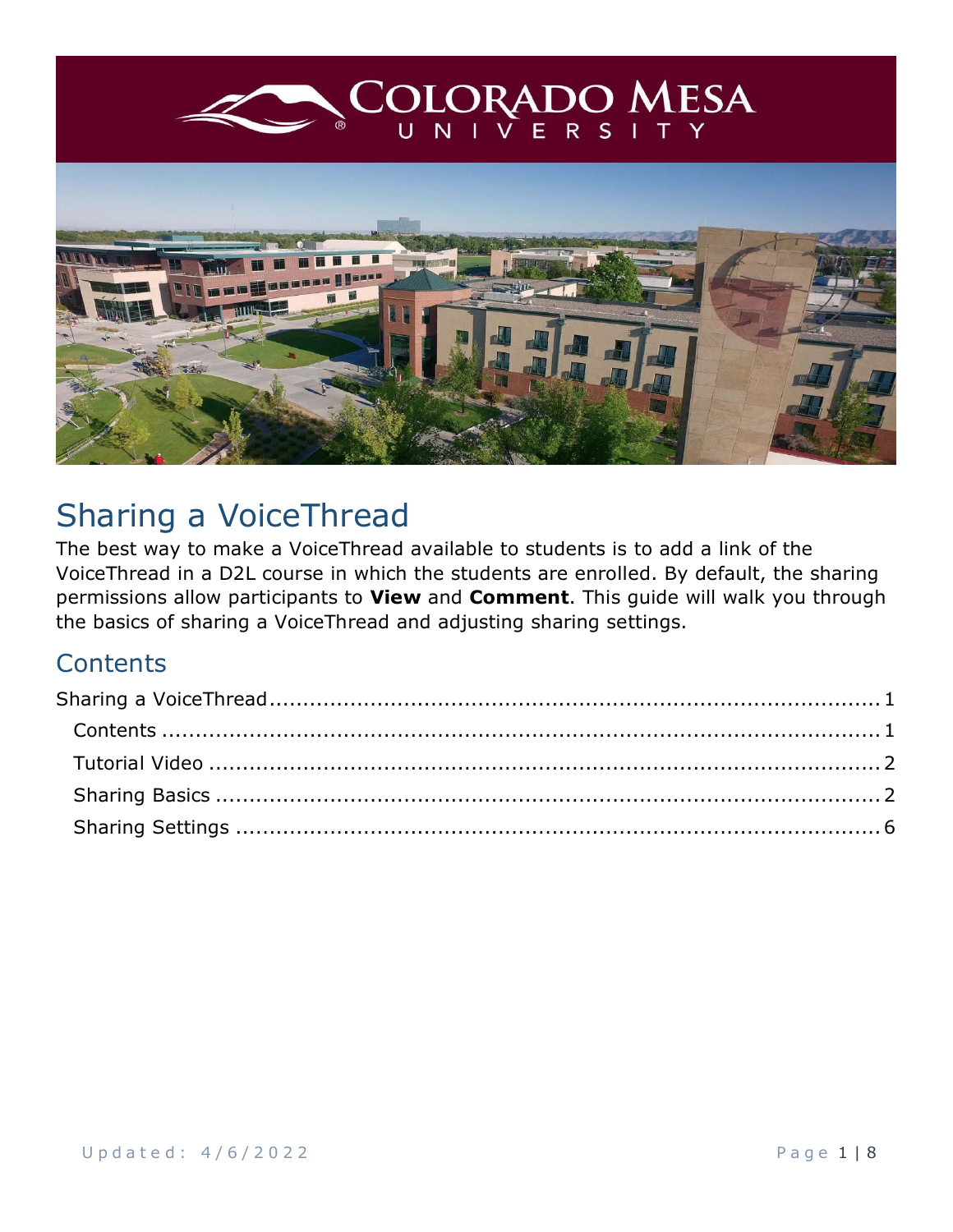

### <span id="page-1-0"></span>Tutorial Video

[Sharing a VoiceThread](https://coloradomesa.hosted.panopto.com/Panopto/Pages/Viewer.aspx?id=cb23cd82-e62b-405a-98f8-ae390139773f)

## <span id="page-1-1"></span>Sharing Basics

The easiest way to share a VoiceThread with all the students in a course is to add and set up a link in a D2L course.

1. On your course home page, click on **Content**.



2. From the **Table of Contents** section, choose a folder (module) in which a VoiceThread link needs to be added. Click the folder/module link to open it.

|    | Content Grades Assessments                                  |                |
|----|-------------------------------------------------------------|----------------|
|    | Search Topics                                               |                |
| 莫  | Overview                                                    |                |
| Ы  | <b>Bookmarks</b>                                            |                |
|    | Course Schedule                                             |                |
|    | Table of Contents                                           | 67             |
| Ħ. | Important Information<br>(Visible to Faculty Only)<br>Draft | $\overline{4}$ |
|    | $\dddot{\mathbf{H}}$ Start Here                             | 12             |
| Ħ  | Week $1 -$<br>Begins June 25                                | $\Delta$       |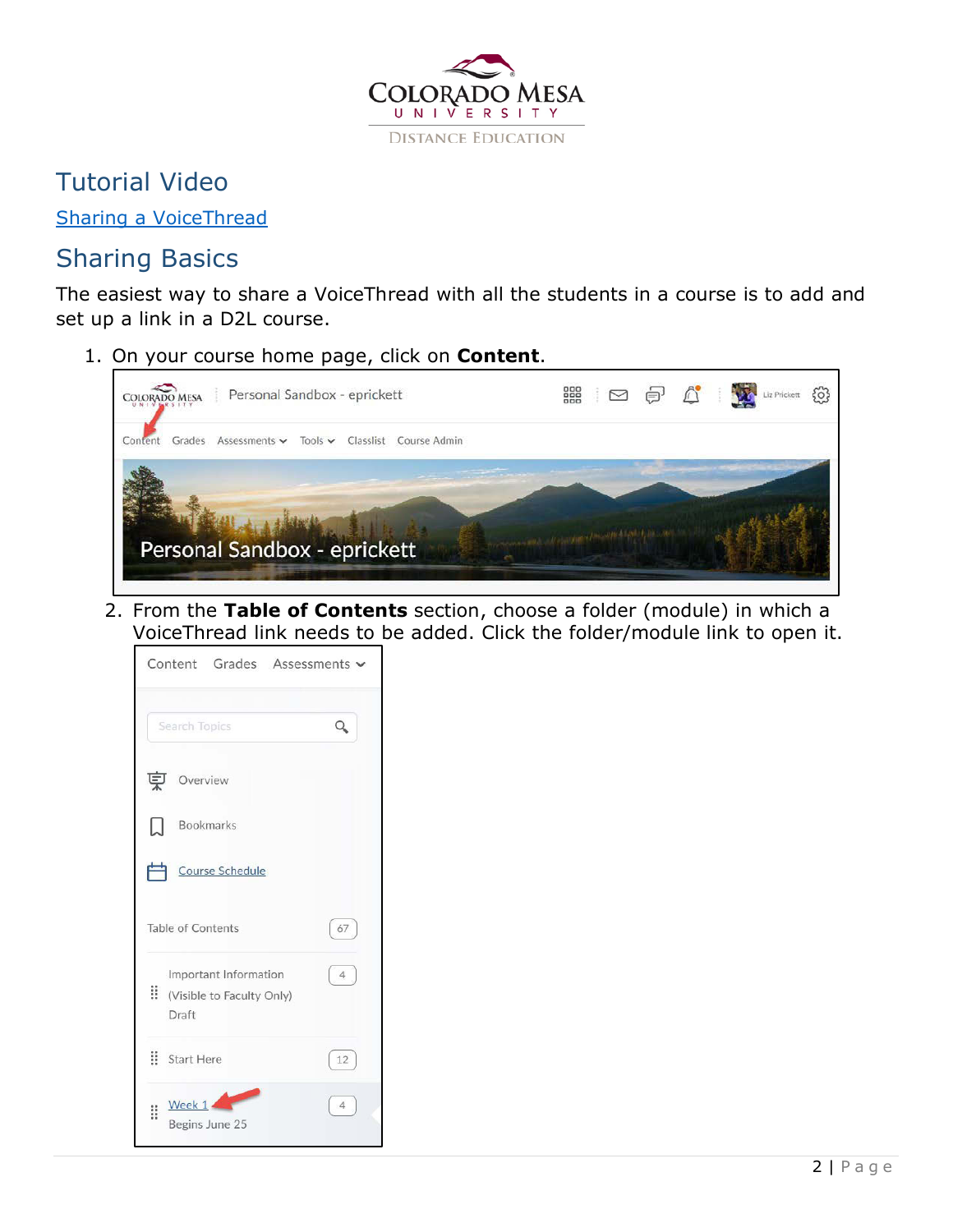

3. Click **Add Existing Activities.** Choose **VoiceThread** from the dropdown menu.

| <b>Upload / Create</b>                                              | Existing Activities V          |
|---------------------------------------------------------------------|--------------------------------|
| Ħ.<br>About Week 10                                                 | <b>External Learning Tools</b> |
| <b>OD</b> Web Page                                                  | <b>MS Teams Meeting</b>        |
| Week 10 Learning M<br><b>CO</b> Web Page                            | OneDrive                       |
| <b>Week 10 Assessment</b>                                           | Quizzes                        |
| <b>COD</b> Web Page                                                 | Self Assessments               |
| VoiceThread Home<br>External Learning Tool                          | Surveys                        |
| VoiceThread New As:                                                 | <b>Turnitin Plugin</b>         |
| <b>&amp;</b> External Learning Tool                                 | Video Assignments              |
| H.<br><b>VoiceThread New Ass</b><br><b>M</b> External Learning Tool | Virtual Classroom              |
| 2<br>InicoThroad Watch                                              | VoiceThread                    |

4. Choose **Individual VoiceThread** from the **Add Activity** menu.

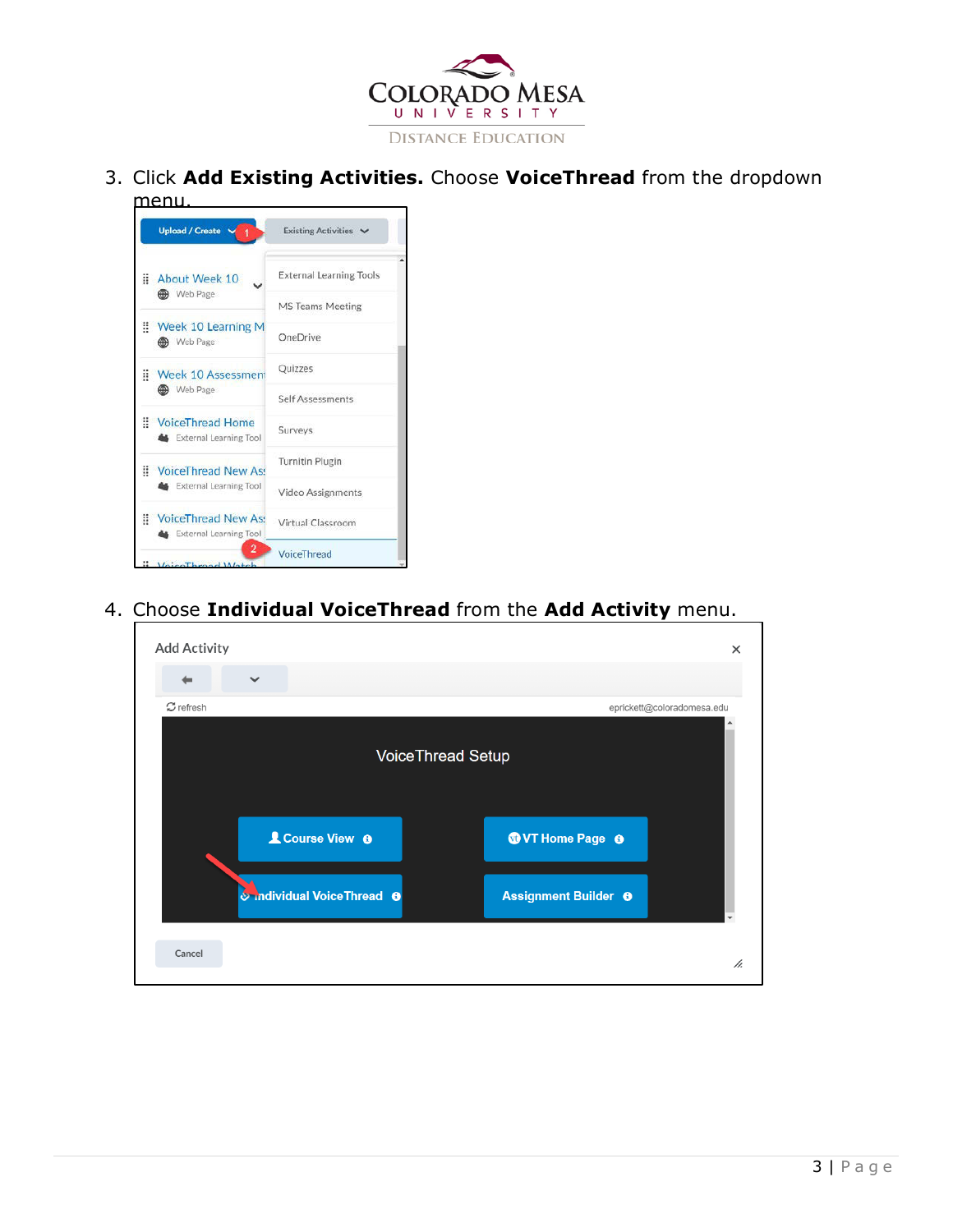

5. Select a VoiceThread from the list of your existing VoiceThreads on the left side of the page and click the **Share with Class** button to share it.



Note: A **Preview** of your selected VoiceThread will show on the right side of the page. You may **Preview**, **Edit**, and/or **Make a new copy to share**. (If you've used the VoiceThread previously and students have added comments, be sure to make a new copy, as this allows you to only include your comments or no comments. You also have the option to **Create new VoiceThread** from this page.

| <b>New Title</b>                       |             |  |
|----------------------------------------|-------------|--|
| Copy of Baby Goat example              |             |  |
| <b>New Description</b>                 |             |  |
| Enter description                      |             |  |
| New Tags                               |             |  |
| Enter tags                             |             |  |
| Which comments would you like to keep? |             |  |
| Include all comments                   | $\check{ }$ |  |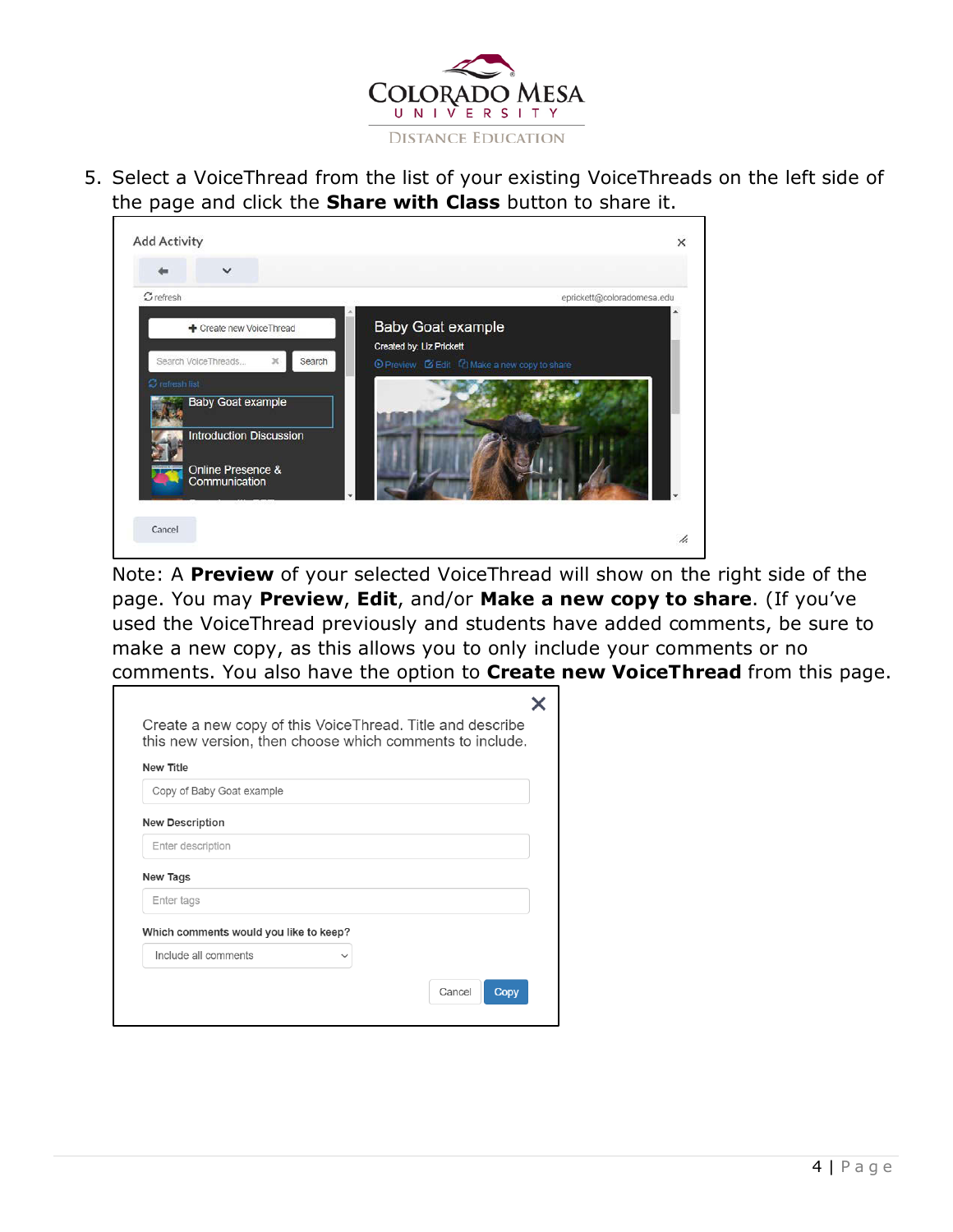

#### In the **Which comments would you like to keep** dropdown menu, select either **Include only my comments** or **Don't include any comments**. (**DO NOT** select Include all comments.)

| Which comments would you like to keep? |  |
|----------------------------------------|--|
| Include all comments                   |  |
| Include all comments                   |  |
| Include only my comments               |  |
| Don't include any comments             |  |

**Note**: Private comments will **NOT** be copied with any option. Be sure to click **Copy** once you've made all of your selections.

- 6. Be sure to click **Copy** once you've made all of your selections.
- 7. A **Thread was successfully copied** message will appear.

Thread was successfully copied.

8. Click the **Share with Class** button to share it.



9. Add an **Activity name** and click **Save**.



10. Click **Save and Continue**.



11. A **VoiceThread** link will be added to the module folder.

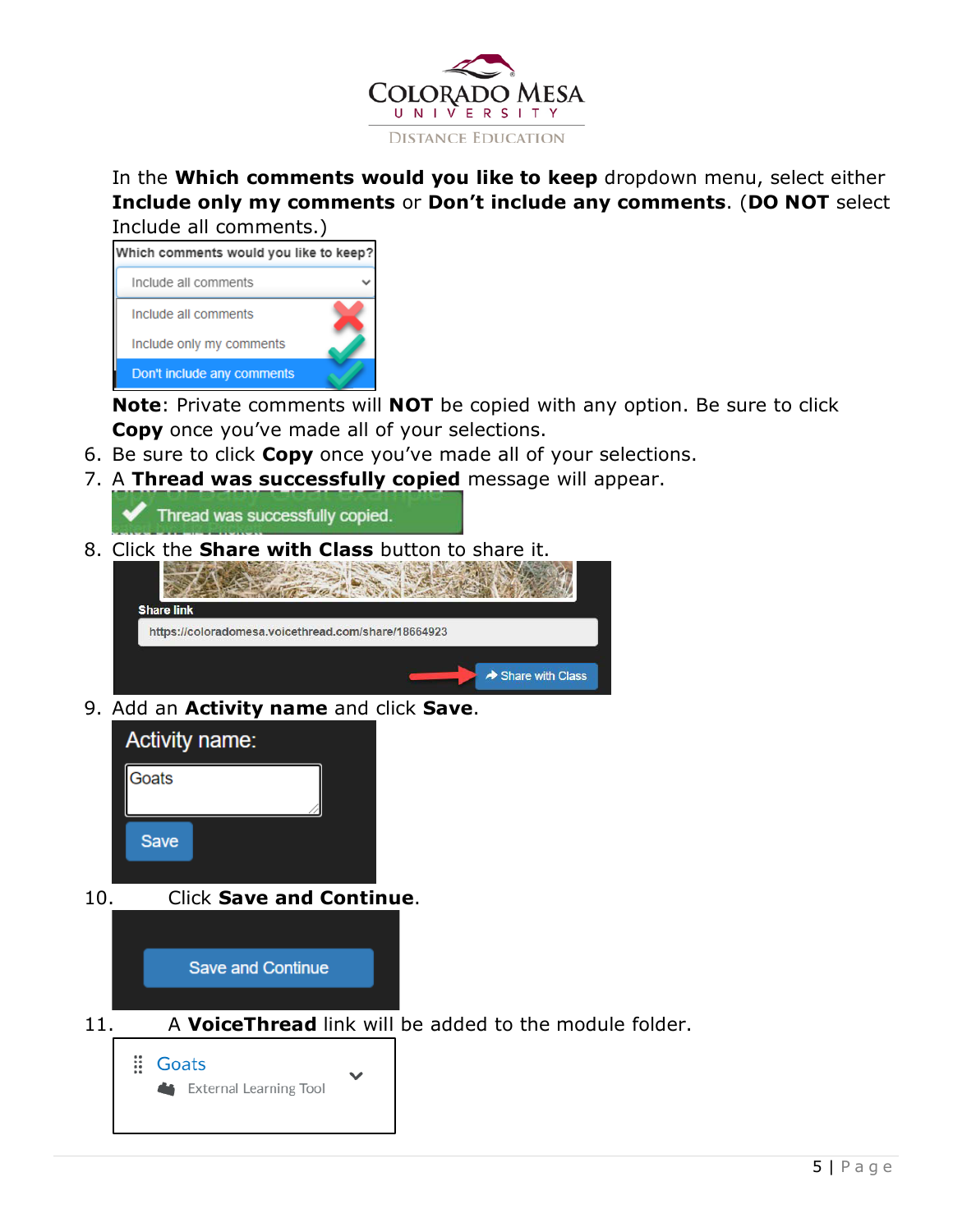

# <span id="page-5-0"></span>Sharing Settings

VoiceThreads shared through the link allow all members of the course to **View** and **Comment**. If the editing feature needs to be added, the creator of the VoiceThread has to go to the **Sharing Settings** page.

1. In the applicable VoiceThread, use the **sandwich** (3 bar) **menu** to select **Share**.

| 1              |               | Copy of Baby Goat example                |
|----------------|---------------|------------------------------------------|
|                |               | <b>@</b> VoiceThread details             |
| $\overline{2}$ |               | Share this VoiceThread<br><b>P</b> Share |
|                | $\rightarrow$ | <b>Edit</b>                              |
|                |               | $\Box$ Subscribe                         |
|                |               | <i></i> Make a Copy                      |
|                |               | তা Embed                                 |
|                |               | <b>⊡</b> Export                          |
|                | $\mathbb{Z}$  | <b>English</b>                           |
|                |               | Report                                   |

2. If you haven't already, select which course to share with in the **Secure** tab.

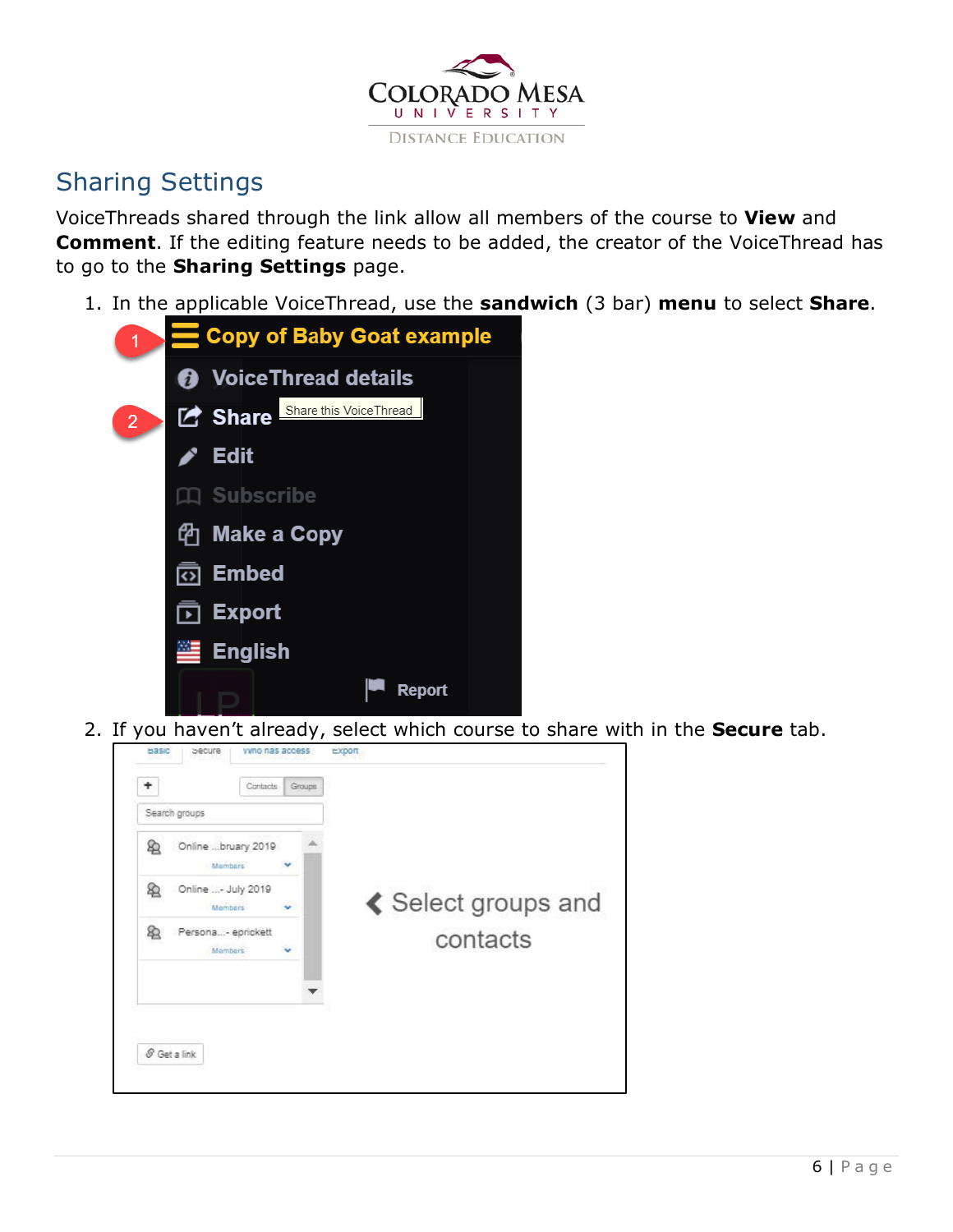

3. Adjust permissions as needed. The **Secure** tab allows you to adjust (**View**, **Comment**, **Edit** permissions) for the entire course or individuals.

| Search groups |                                      |   | Personal Sandbox<br>ぬ |                     |           |
|---------------|--------------------------------------|---|-----------------------|---------------------|-----------|
| ぬ             | Online bruary 2019<br><b>Members</b> | v |                       |                     |           |
| 8             | Online - July 2019<br><b>Members</b> | v | Allow them to         |                     |           |
| 奂             | Persona- eprickett<br><b>Members</b> | v | ◉<br><b>View</b>      | Comment             | ◢<br>Edit |
|               |                                      |   |                       | $\rightarrow$ Share |           |

Note: If you **Share** for the link, you can checkmark whether you wish to **Allow anyone with the link** to **View** and/or **Comment**.

|               | <b>Share Test</b>                                                                   |  |
|---------------|-------------------------------------------------------------------------------------|--|
| $\mathcal{S}$ | https://coloradomesa.voicethread.com/share/12688805/                                |  |
|               | Allow anyone with this link to: $\Box$ $\bullet$ View $\Box$ $\blacksquare$ Comment |  |
|               |                                                                                     |  |

#### Successful sharing message:

| Search groups  |                                      |              |                                |
|----------------|--------------------------------------|--------------|--------------------------------|
| $^{\circledR}$ | Online bruary 2019<br><b>Members</b> | $\checkmark$ |                                |
| ⊵              | Online - July 2019<br><b>Members</b> | $\checkmark$ |                                |
| $^{\circledR}$ | Persona- eprickett<br><b>Members</b> | $\checkmark$ | $\blacktriangleright$ Success! |
|                |                                      |              |                                |
|                |                                      |              |                                |